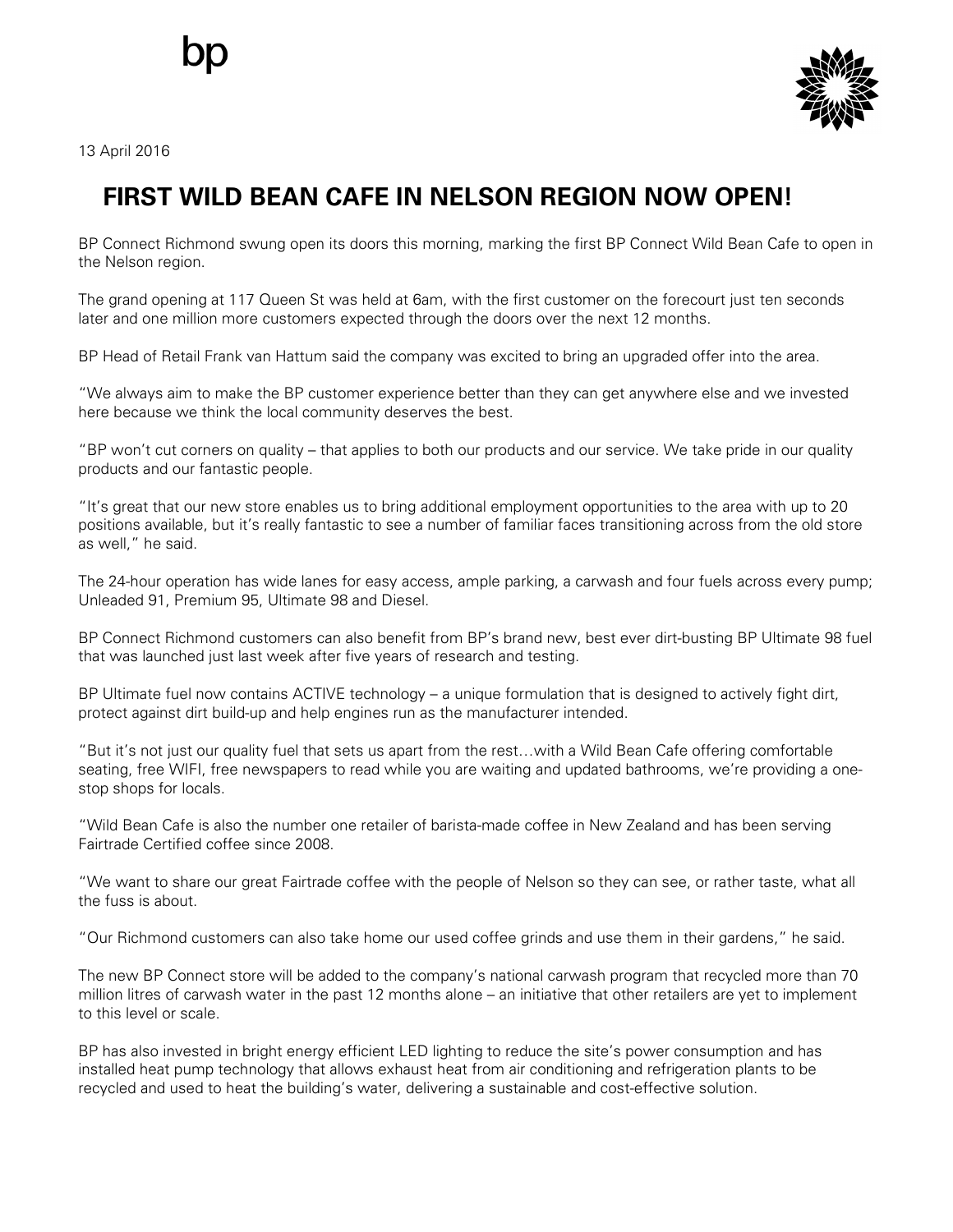

As the lucky recipient of this year's BP Inflatable Rescue Boat (IRB), Nelson Surf Life Saving Club (SLSC) was onsite for the grand opening today, showing off their brand new IRB and collecting donations.

Club President Marcus Gardner said he was thrilled that the Club could be involved in the store opening and was extremely grateful for the new BP IRB because their old one had been "pushed to its limit".

"We are involved in a lot of call-outs around the Nelson-Tasman region so IRBs really are an essential part of our lifesaving armoury," he said.

"Our old IRB has taken quite a battering over the years, so this new one will make a huge difference.

"It really means a lot; not only to the club, but to the entire community and we wanted to bring it along today to show it off to locals because it's as much theirs as it is ours.

"BP has been a partner of Surf Life Saving New Zealand, and of our Club, for 48 years so it's only fitting that we would be here to celebrate with them today.

"I must admit, our Clubbies are pretty keen to test out their famous Wild Bean Cafe pies too," Gardner said.

BP 2go Haven Road is planned to undergo a similar transformation later in the year.

BP has owned these sites for more than 25 years and said they needed significant investment to bring them up to scratch, so the company decided to invest a bit more and convert them to a full BP Connect offer.

## **-Ends-**

Further information: Shelley Brady BP Communications and External Affairs Manager 021 715 986